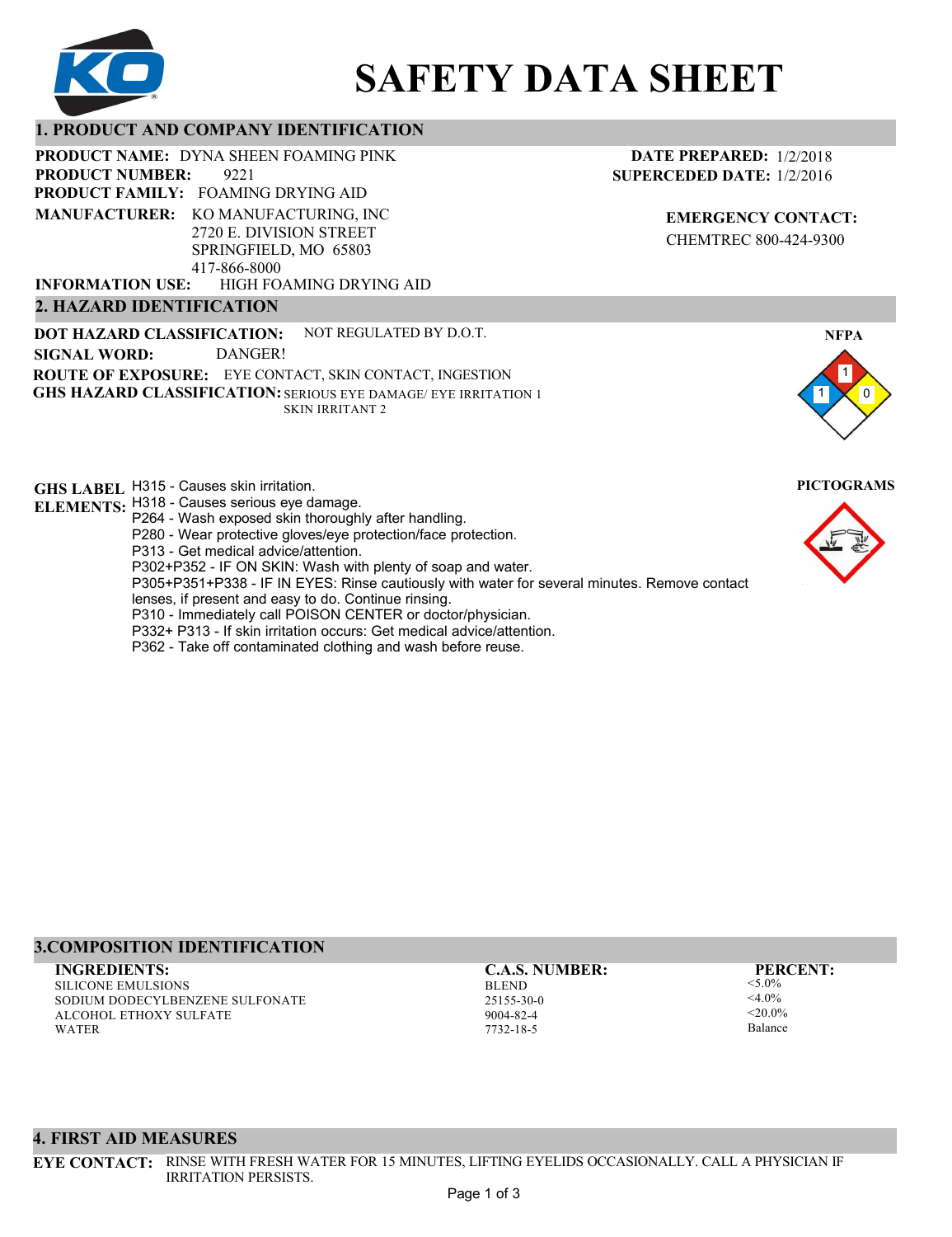# **4. FIRST AID MEASURES - CONTINUED**

**SKIN CONTACT:** RINSE WITH PLENTY OF FRESH WATER AND REMOVE CONTAMINATED CLOTHING IMMEDIATELY. CALL A PHYSICIAN IF IRRITATION PERSISTS.

**INGESTION:** DO NOT INDUCE VOMITING. CALL A PHYSICIAN IMMEDIATELY. IF CONSCIOUS, GIVE LARGE QUANTITIES OF WATER. DO NOT GIVE ANYTHING BY MOUTH IF UNCONSCIOUS.

**INHALATION:** IF OVERCOME BY EXPOSURE, REMOVE VICTIM TO FRESH AIR IMMEDIATELY. GIVE OXYGEN OR ARTIFICIAL RESPIRATION AS NEEDED. CALL A PHYSICIAN IMMEDIATELY.

#### **5. FIRE FIGHTING MEASURES**

**FLAMMABLE PROPERTIES:** NON FLAMMABLE.

**FLASH POINT:** >200 F

**SUITABLE EXTINGUISHING MEDIA:** DRY CHEMICAL, FOAM OR CARBON DIOXIDE, WATER SPRAY.

**UNSUITABLE EXTINGUISHING MEDIA:** NOT ESTABLISHED.

**SPECIFIC HAZARDS ARISING** NONE KNOWN.

**FROM THE CHEMICAL:**

**PROTECTIVE EQUIPMENT AND PRECAUTIONS FOR FIREFIGHTERS:** APPPROVED) AND FULL PROTECTIVE GEAR. WEAR SELF-CONTAINED BREATHING APPARATUS (PRESSURE DEMAND MSHA/NIOSH

#### **6. ACCIDENTAL RELEASE MEASURES**

**PERSONAL PRECAUTIONS:** AVOID CONTACT WITH EYES AND SKIN. SPILL AREA MAY BE SLIPPERY. WEAR PROPER PROTECTIVE EQUIPMENT WHEN DEALING WITH RELEASE.

**ENVIRONMENTAL PRECAUTIONS:** CONTAIN SPILL TO AVOID RELEASE TO THE ENVIRONMENT. KEEP CONTAINER TIGHTLY CLOSED WHEN NOT IN USE.

**METHODS FOR CONTAINMENT** COLLECT FOR DISPOSAL USING AN INERT ABSORBENT MATERIAL AND TRANSFER TO A **AND CLEAN-UP:** CONTAINER FOR REUSE OR DISPOSAL.

#### **7. HANDLING AND STORAGE**

**HANDLING:** HANDLE WITH CARE AND AVOID CONTACT WITH EYES AND SKIN. ALWAYS WEAR PROPER CHEMICAL RESISTANT PROTECTIVE EQUIPMENT 29CFR1910.132-138. WASH THOROUGHLY AFTER HANDLING.

**STORAGE:** STORE IN A COOL, DRY PLACE. KEEP OUT OF REACH OF CHILDREN. KEEP LID TIGHTLY CLOSED WHEN NOT IN USE.

#### **8. EXPOSURE CONTROLS/PERSONAL PROTECTION**

**ENGINEERING CONTROLS:** NONE REQUIRED UNDER NORMAL USE.

**EYE / FACE PROTECTION:** CHEMICAL SAFETY GLASSES.

**SKIN PROTECTION:** CHEMICAL RESISTANT GLOVES.

**THRESHOLD LIMIT VALUE (TLV):** NOT ESTABLISHED.

#### **9. PHYSICAL AND CHEMICAL PROPERTIES**

**PHYSICAL STATE:** LIQUID. **APPEARANCE: ODOR: BOILING POINT:** NOT ESTABLISHED. **FREEZING POINT:** NOT ESTABLISHED. **SPECIFIC GRAVITY:** 1.06 **pH (1%): EVAPORATION RATE:** NOT ESTABLISHED. **FLASH POINT: LOWER FLAMMABILITY/EXPLOSIVE LIMIT:** NOT ESTABLISHED. **UPPER FLAMMABLE/EXPLOSIVE LIMIT:** NOT ESTABLISHED. 9.5-10.5  $>200$  F PINK LIQUID. CHERRY SCENT. **VISCOSITY: REALITIVE DENSITY:** 8.8 LBS./GL. **SOLUBILITY: VAPOR PRESSURE:** NOT ESTABLISHED. **VAPOR DENSITY:** NOT ESTABLISHED. **DECOMPOSITION** NOT ESTABLISHED. **TEMPERATURE: PARTICAL COEFFICIENT:** NOT ESTABLISHED. **N-OCTANOL/WATER** NOT ESTABLISHED. SOLUBLE.

**AUTO-IGNITION TEMPERATURE:** NOT ESTABLISHED.